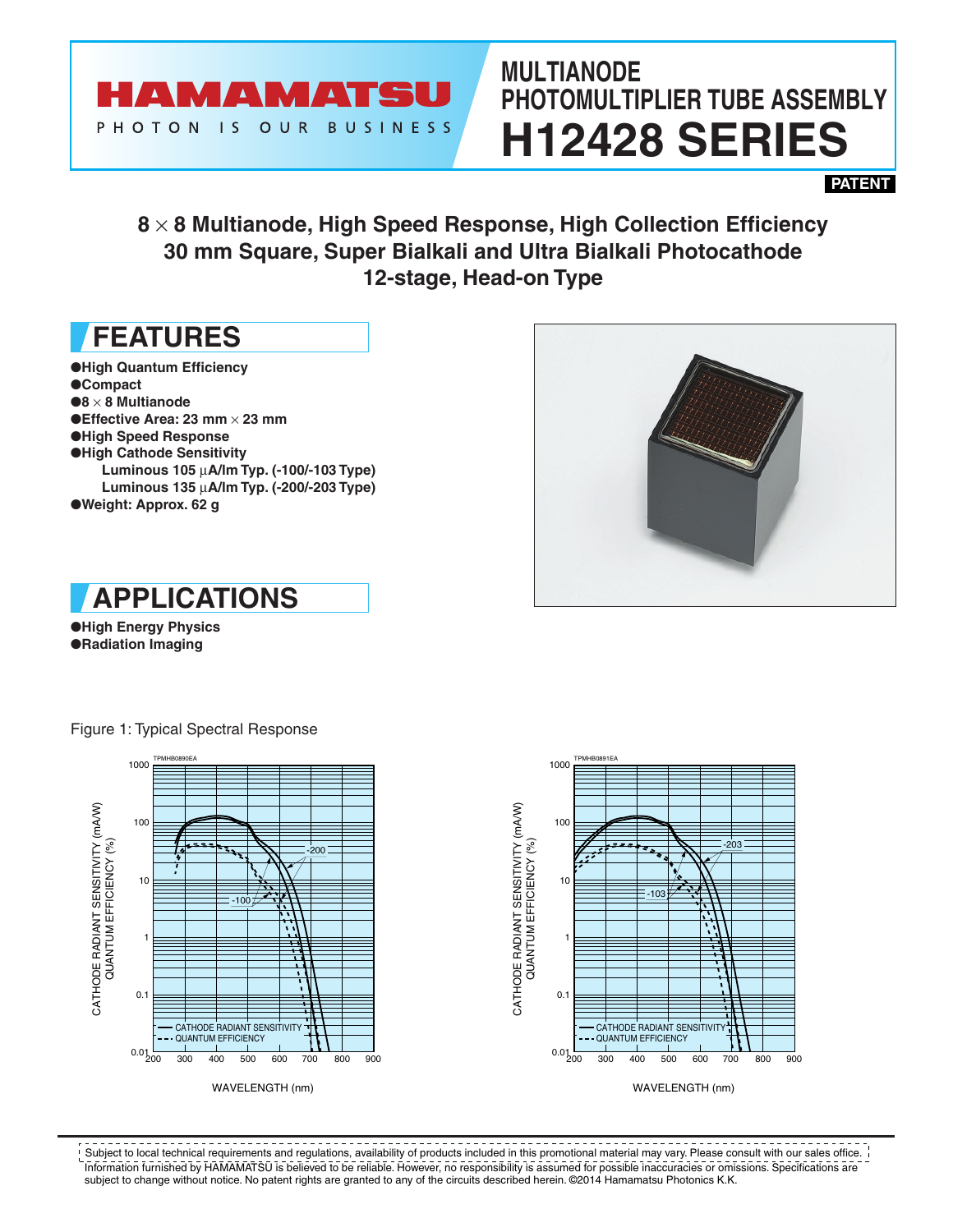## **MULTIANODE PHOTOMULTIPLIER TUBE ASSEMBLIES H12428 SERIES**

|            |            | <b>Spectral Response</b> | $\circledA$                                 | $\circledR$                      | $\circled{c}$                          |                                                       | <b>Maximum Ratings</b>                        | <b>Cathode Characteristics</b> |         |                                                           |                        |  |
|------------|------------|--------------------------|---------------------------------------------|----------------------------------|----------------------------------------|-------------------------------------------------------|-----------------------------------------------|--------------------------------|---------|-----------------------------------------------------------|------------------------|--|
|            |            |                          |                                             |                                  |                                        | <b>Supply</b>                                         | <b>Average</b>                                | <b>Luminous</b>                |         | <b>Blue</b>                                               |                        |  |
| Type No.   | Range      | Peak<br>Wavelength       | <b>Photo-</b><br>cathode<br><b>Material</b> | <b>Window</b><br><b>Material</b> | <b>Dynode</b><br>Structure<br>/ Stages | Voltage<br>⊦Between<br>Anode<br>and<br><b>Cathode</b> | <b>Anode</b><br>Output<br>Current<br>in Total | Min.                           | Typ.    | <b>Sensitivity</b><br><b>Index</b><br>$(CS 5-58)$<br>Typ. | <b>Radiant</b><br>Typ. |  |
|            | (nm)       | (nm)                     |                                             |                                  |                                        | (V)                                                   | (mA)                                          | $(\mu A / Im)$                 | (uA/lm) |                                                           | (mA/W)                 |  |
| H12428-100 | 300 to 650 | 400                      | <b>SBA</b>                                  | κ                                | MC/12                                  | $-1100$                                               | 0.018                                         | 90                             | 105     | 13.5                                                      | 110                    |  |
| H12428-103 | 185 to 650 | 400                      | <b>SBA</b>                                  |                                  | MC/12                                  | $-1100$                                               | 0.018                                         | 90                             | 105     | 13.5                                                      | 110                    |  |
| H12428-200 | 300 to 650 | 400                      | UBA                                         | Κ                                | MC/12                                  | $-1100$                                               | 0.018                                         | 110                            | 135     | 15.5                                                      | 130                    |  |
| H12428-203 | 185 to 650 | 400                      | UBA                                         | U                                | MC/12                                  | $-1100$                                               | 0.018                                         | 110                            | 135     | 15.5                                                      | 130                    |  |

A SBA: Super Bialkali, UBA: Ultra Bialkali **NOTE:**

B K: Borosilicate glass, U: UV glass

C MC: Metal channel



Figure 3: Time Response (Example)







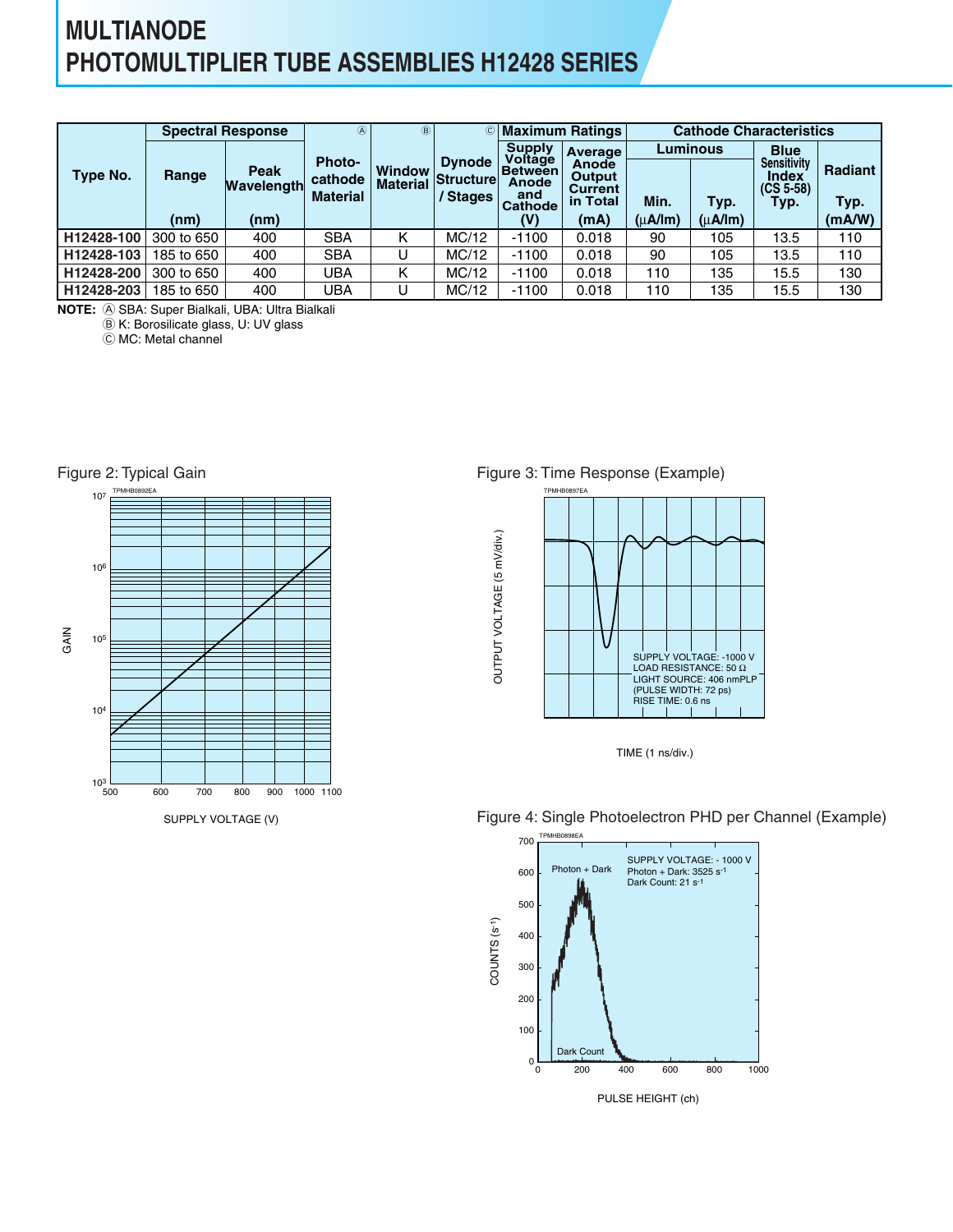

| lAnode to                |      |                   | <b>Anode Characteristics</b> |                               |                     |             |                      |            |                        | <b>Pulse Linearity</b>              | <b>Uniformity</b> |      |                 |
|--------------------------|------|-------------------|------------------------------|-------------------------------|---------------------|-------------|----------------------|------------|------------------------|-------------------------------------|-------------------|------|-----------------|
| Cathode                  |      | <b>Luminous</b>   |                              |                               | <b>Dark Current</b> |             | <b>Time Response</b> |            | per Channel            | <b>Between</b><br><b>Each Anode</b> |                   |      |                 |
|                          |      |                   | Gain                         | per Channel<br>(After 30 min) |                     | <b>Rise</b> | <b>Transit</b>       |            |                        |                                     |                   |      | <b>Type No.</b> |
| <b>Supply</b><br>Voltage |      |                   |                              |                               |                     | Time        | <b>Time</b>          | <b>TTS</b> | 2%<br><b>Deviation</b> | 5%<br><b>Deviation</b>              |                   |      |                 |
|                          | Min. | Typ.              | Typ.                         | Typ.                          | Max.                | Typ.        | Typ.                 | Typ.       |                        |                                     | Typ.              | Max. |                 |
| (V)                      |      | $(A/Im)$ $(A/Im)$ |                              | (nA)                          | (nA)                | (ns)        | (ns)                 | (ns)       | (mA)                   | (mA)                                |                   |      |                 |
| $-1000$                  | 25   | 105               | $1.0 \times 10^6$            |                               |                     |             |                      |            |                        |                                     | 1:3               | 1:5  | H12428-100      |
| $-1000$                  | 25   | 105               | $1.0 \times 10^6$            | 0.4                           | 4                   | 0.6         | 5.1                  | 0.35       | 0.2                    | 0.4                                 | 1:3               | 1:5  | H12428-103      |
| $-1000$                  | 25   | 135               | $1.0 \times 10^{6}$          |                               |                     |             |                      |            |                        |                                     | 1:3               | 1:5  | H12428-200      |
| $-1000$                  | 25   | 135               | $1.0 \times 10^{6}$          |                               |                     |             |                      |            |                        |                                     | 1:3               | 1:5  | H12428-203      |

### **VOLTAGE DISTRIBUTION RATIO AND SUPPLY VOLTAGE**

| $-$<br>ctrodes<br>Electi |    | -<br>JV. |     | $\sim$<br>Dv2 | Dv3 | - | ⊿∨∆ | Dv <sub>5</sub> | . | $\overline{\phantom{0}}$<br>D <sub>v9</sub> | _<br>− ∪v | -<br>־∨∪ | $\overline{\phantom{a}}$<br>-<br>⊃v1 | GR<br>$\sim$ $\sim$ |   |  |
|--------------------------|----|----------|-----|---------------|-----|---|-----|-----------------|---|---------------------------------------------|-----------|----------|--------------------------------------|---------------------|---|--|
| Ratio                    | ے، |          | $-$ |               |     |   |     |                 | . |                                             |           |          |                                      | ∪.∪                 | - |  |

Supply Voltage: -1000 V, K: Cathode, Dy: Dynode, GR: Guard Ring, P: Anode



### Figure 5: Pulse Linearity with All Anodes Shorted (Example)

Figure 6: Anode Cross-talk (Example)

| P <sub>1</sub>  |         |         |         |         |         |         | P <sub>8</sub> |                            |  |  |  |
|-----------------|---------|---------|---------|---------|---------|---------|----------------|----------------------------|--|--|--|
| $\star$         | $\star$ | $\star$ | $\star$ | $\star$ | $\star$ | *       | $\star$        | P <sub>8</sub>             |  |  |  |
| $\star$         | $\star$ | $\star$ | $\star$ | $\star$ | $\star$ | $\star$ | $\star$        |                            |  |  |  |
| $\star$         | $\star$ | $\star$ | 0.3     | 2.5     | 0.3     | 0.3     | 3.1            |                            |  |  |  |
| $\star$         | $\star$ | $\star$ | 1.4     | 100     | 1.3     | 1       | 100            |                            |  |  |  |
| $\star$         | $\star$ | $\star$ | 0.6     | 2.5     | 0.3     | 0.2     | 2.5            |                            |  |  |  |
| $\star$         | $\star$ | $\star$ | $\star$ | $\star$ | $\star$ | $\star$ | $\star$        |                            |  |  |  |
| $\star$         | $\star$ | 0.6     | 3.7     | 0.4     | $\star$ | $\star$ | $\star$        |                            |  |  |  |
| $\star$         | $\star$ | 3.3     | 100     | 1.9     | $\star$ | $\star$ | $\star$        | $\blacktriangledown_{P64}$ |  |  |  |
| <b>TOP VIEW</b> |         |         |         |         |         |         |                |                            |  |  |  |

SUPPLY VOLTAGE: -1000 V LIGHT SOURCE: TUNGSTEN LAMP with BLUE FILTER (DC LIGHT) FIBER:  $\phi$ 1.0 mm (Kuraray Clear Fiber, NA=0.72)

TPMHB0900EA